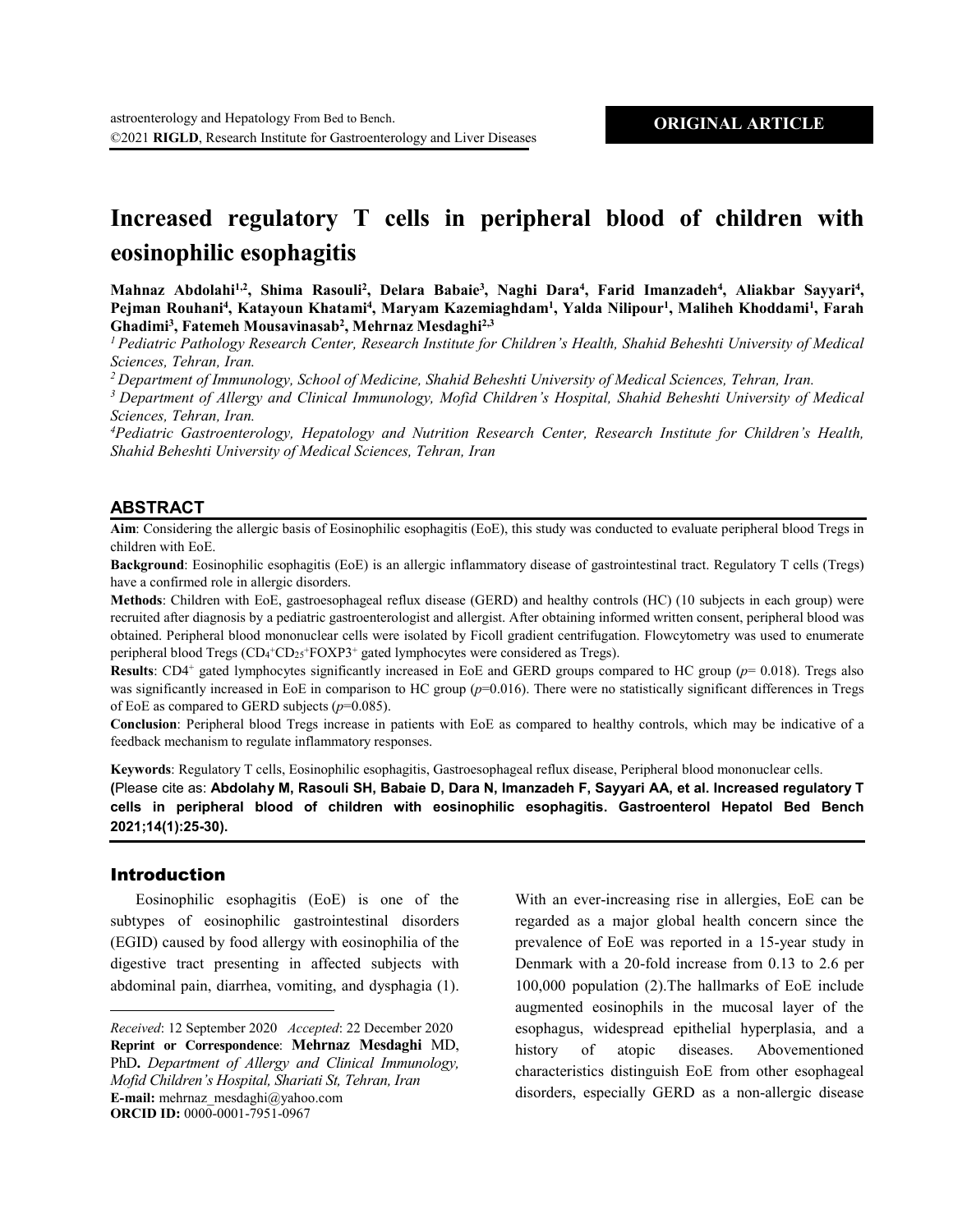with clinical symptoms similar to EoE in which inflammatory involvement of esophagus results from acid reflux (3, 4). Moreover, despite the confirmed evidence of food and respiratory allergies determined by the Skin-Prick test and allergen-specific IgE measurements, the etiology of the disease is still not fully understood (5, 6).

Numerous studies have shown that Treg cells as main producers of Transforming Growth Factor beta 1 (TGFβ1) and Interleukin 10 (IL-10) play an important role in protecting against allergic diseases, thus the alteration in Treg cells is associated with eosinophilic allergy (4, 7, 8). In a previous study, significant increase in the FOXP3 expression on esophageal tissue and the number of Treg cells was shown not to be related to larger peripheral blood Treg population in subjects with EoE as compared to those with GERD and healthy controls (7). However, Tantibhaedhyangkul *et al.* revealed a significant rise in the Treg cell population in the esophageal tissue of both EoE and GERD patients as compared to healthy subjects (8). In addition, a significant increase in the Tregs of esophageal biopsy of patients with EoE was detected as compared to healthy controls (9). Moreover, we also showed a significant increase in the serum levels of TGFβ1 in EGID patients and in the serum levels of IL-10 in EGID patients with upper gastrointestinal eosinophilic involvement as compared to patients with GERD and healthy control groups (10). Conflicts in the results of previous studies encouraged us to investigate  $CD_4$ <sup>+</sup>/ $CD_{25}$ <sup>+</sup>/FOXP3<sup>+</sup> lymphocytes in children with EoE as compared to age- and sexmatched children with GERD and healthy controls.

# Methods

## **Study population and ethical considerations**

This study was approved by the ethics committee of Shahid Beheshti University of Medical Sciences. Written informed consent was obtained from the parents of thirty children (10 with EoE, 10 with GERD, and 10 healthy control subjects) included in the study. All included subjects were referred to the Allergy Clinic for evaluation by an allergist expert for food allergic disorders. Diagnosis were based on clinical symptoms, endoscopic findings, and biopsy

confirmation indicative of elevated infiltrated eosinophils in lamina propria (11).

The inclusion criteria were as follows: poor feeding, dysphagia, vomiting and food impaction; a history of atopy in the patient or their family; a documented history of the pathology report indicative of an increase in eosinophils (at least 15 eosinophils/hpf); thicker basal layer; and elongation of vascular papilloma in obtained esophageal tissue.

GERD was confirmed in children having the conditions below:

• Irritability, heartburn and chest pain

• Being responsive to proton pump inhibitors (PPIs) treatment

• Esophageal endoscopic biopsy containing  $\leq 15$ eosinophils per high power field (hpf)

Age- and sex-matched healthy children referring to the hospital for routine check-up without any symptoms and history of allergy were selected as the healthy control (HC) group. Participants with a history of autoimmune disorders, use of immunosuppressives, steroids and NSAIDs were excluded from the study. The age and sex of the patients and the number of eosinophils/ HPF in biopsies was recorded from the pathologic results of the patients.

# **Collection of the samples, isolation and preparation of peripheral blood mononuclear cells (PBMCs)**

Approximately 5 ml of venous blood were taken manually using heparinized syringes and processed within 4 hours. Peripheral blood mononuclear cells (PBMCs) were isolated using density gradient centrifugation over Ficoll $\Box$ Histopaque 1077 (Sigma Aldrich; St. Louis, MO). Briefly, the blood was mixed with incomplete RPMI medium (1:1) and carefully poured into a tube containing Ficoll 1077. The tubes were centrifuged, and PMBCs were isolated and washed.

# **Flowcytometry**

PBMCs (10<sup>6</sup> cells) were incubated with FITC mouse Anti human CD4, PE mouse Anti human FOXP3, and PE-cy5 mouse Anti human CD<sub>25</sub> (all from BD Biosciences) according to the manufacturer's instructions. After staining, the detection was performed using FACS Analyzer (BD FACSCalibur™ flow cytometer, USA). Flow Cytometry analysis was performed via Flowjo 7.6.1 software.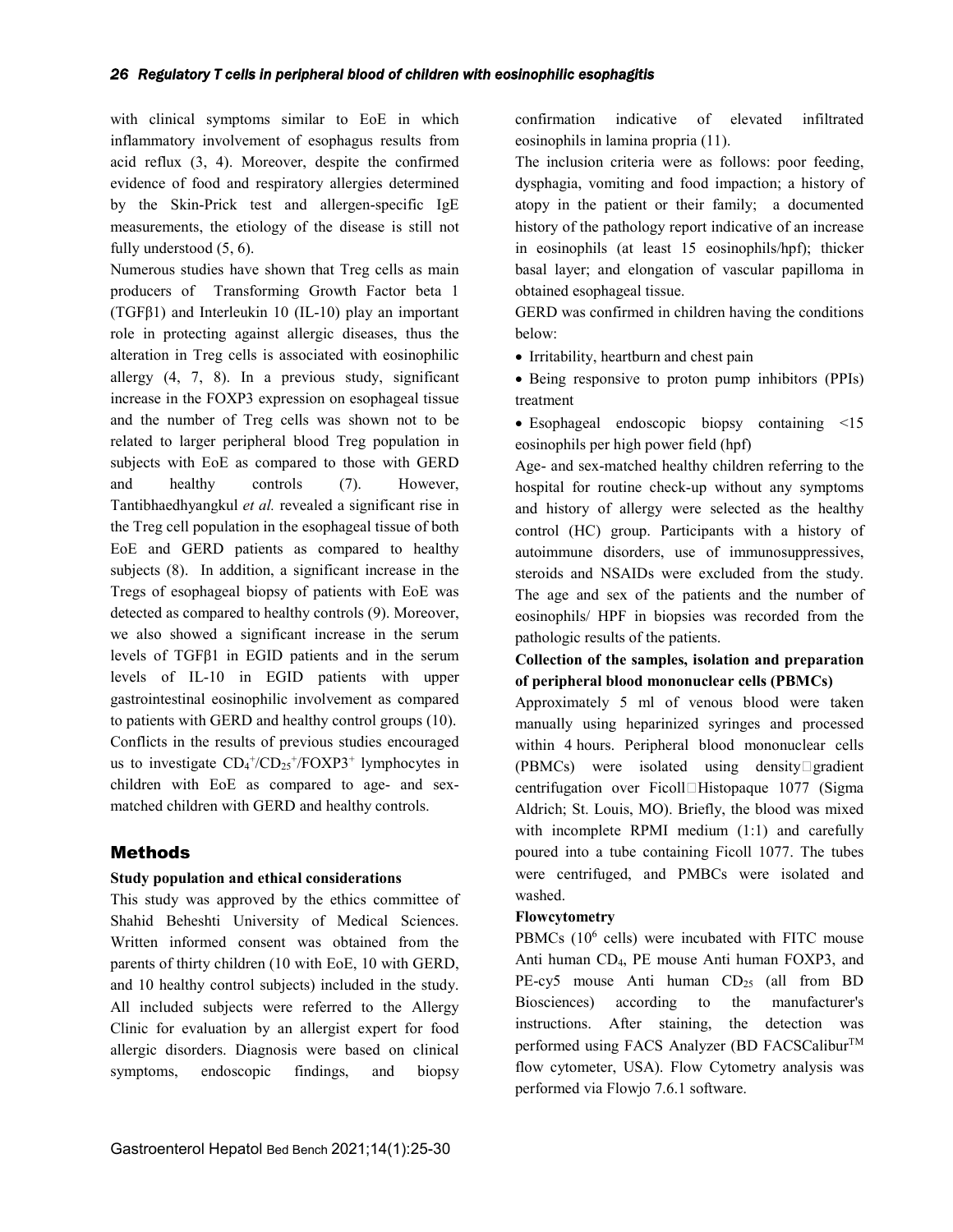#### **Statistical analyses**

Statistical Package for the Social Sciences, SPSS Version 22.0 software (SPSS Inc., Chicago, USA), was used for statistical analyses. ANOVA procedure was run to compare mean values with normal distribution, and Kruskal-Wallis was used to compare variables with non-normal distribution. In this study, the confidence intervals of  $95\%$  and  $P \leq 0.05$  were considered statistically significant.

#### Results

A total of thirty patients (n=10 in each group) were studied. The mean±SD of age in subjects with EoE, GERD and HC were 4.1±3.03, 4.3±2.9, 4.2±3.32 years, respectively, which were not statistically different (*p*=0.990). Male to female ratio was not statistically different  $(p=0.621)$  in EoE, GERD, and HC groups (8:2, 6:4, and 7:3, respectively).

The number of eosinophils was confirmed to be significantly higher in EoE group (*p*=0.0001) (Fig.1A). The percentage of  $CD_4$ <sup>+</sup> gated lymphocytes was shown to be significantly higher in EoE and GERD subjects as compared to HC group  $(p= 0.018)$  (Fig.1B), and the percentage of  $CD_4$ <sup>+</sup> $CD_{25}$ <sup>+</sup> gated lymphocytes was significantly increased in GERD subjects in comparison to HC group ( $p=0.037$ ) (Fig.1C). The  $CD_4$ <sup>+</sup>CD<sub>25</sub><sup>+</sup> FOXP3+ gated lymphocytes (Tregs) varied in the range of 0.2 -0.8%, 0.1- 0.6% and 0.1 - 0.5% in EoE, GERD and HC groups, respectively. There were no significant differences in Tregs of EoE and GERD pediatrics (p=0.085), but patients with EoE had significantly more Tregs comparing HCs  $(p=0.016)$  (Fig.1D).



Figure 1. CD<sub>4</sub><sup>+</sup>, CD<sub>4</sub><sup>+</sup>CD<sub>25</sub><sup>+</sup> and CD<sub>4</sub><sup>+</sup>CD<sub>25</sub><sup>+</sup>FOXP3<sup>+</sup> gated lymphocyte and eosinophil counts were compared using Kruskal Wallis Test; A, Eosinophils / HPF in esophageal biopsy of patients with EoE and GERD ( $p=0.0001$ ). B, CD<sub>4</sub><sup>+</sup> gated lymphocytes of EoE, GERD and HC groups (p= 0.018). C, CD<sub>4</sub><sup>+</sup>CD<sub>25</sub><sup>+</sup> gated lymphocytes of EoE, GERD and HC groups (p= 0.079), D,  $CD_4$ <sup>+</sup> $CD_2$ <sup>+</sup> $FOX$ P3<sup>+</sup> gated lymphocytes of EoE, GERD and HC groups (p= 0.016). \*:  $P < 0.05$ .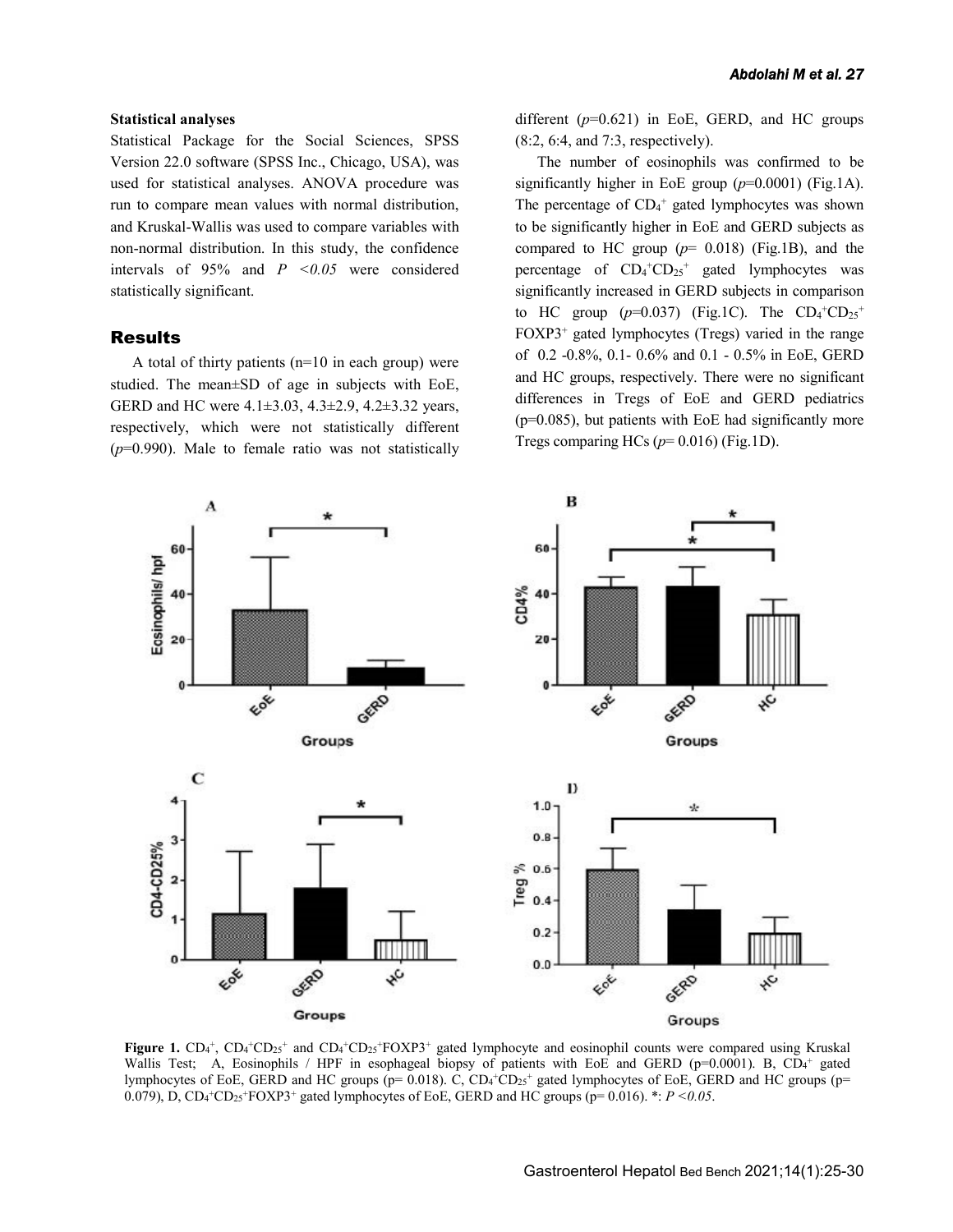# **Discussion**

EoE is a chronic allergic disorder of esophagus associated with eosinophil rich inflammation. Studies have been conducted on the regulation of immune responses in EoE. Among the investigated cells and molecules, Treg cells are of great interest. This attention comes from the proven key role of Tregs in controlling food allergies with reported reduction of tolerance to food antigens. Given that the pathophysiology of EoE remains unclear and the differential diagnosis between EOE and GERD is still challenging due to the overlap of these two diseases, in this study, blood  $CD_4^+$ ,  $CD_{25}^+$ ,  $FOXP3^+$  gated lymphocytes (Tregs) were studied in two groups of age and sex matched children with GERD and EoE as compared to healthy controls.

Previous studies have indicated that EoE and GERD symptoms appear in childhood, which is consistent with the reported mean  $(\pm SD)$  age of patients. In addition to age, gender is another known diseaserelated factor since it has been shown that EoE is more common in men (approximately 75% of patients) (12). In this regard, in a recent genome wide association study, the association of the Xq28 locus with EoE was demonstrated using High-depth RNA sequencing (13). Similarly, 80% of EoE subjects in the current study were male and this ratio was lower in patients with GERD. The recent finding is also in concordance with previous studies implying the predominance of the disorder in males through an unknown mechanism. Some studies have attributed the higher prevalence of the disease in men to higher levels of steroid hormones in women which helps inactivation of the inflammatory cells (14).

The recruitment of eosinophils, as key players in the pathogenesis of EoE, to esophagus is induced by the overexpression of eotaxin-3 (the main connector of Th2 activity and inflammation) (15). Activation and degranulation of these eosinophils as a major histopathologic finding of EoE results in the release of immunomodulatory factors. Among them, accumulation of inflammatory agents may result in the differentiation of Treg cells at the site of inflammation to achieve homeostasis. Moreover, it has been recently proven that eosinophils may aid differentiation of Treg cells through the production of Transforming Growth

Factor -beta1 (TGF-β1) and all-trans retinoic acid (ATRA) (16).

In this study, the number of Tregs significantly increased in patients with EoE in comparison to healthy controls. Although EoE group had slightly more Tregs than GERD group, this difference was not significant (Fig 1). Our previous report, using immunohistochemistry (IHC) study of esophageal biopsy has shown a significant increase in the population of the T cells and Treg cells in children with EoE in comparison to the GERD and HC groups (both P <0.001) (9). This difference results from the difference in obtained samples since biopsy from affected tissue could be a more reliable source and also the increase in Tregs in the affected tissue is not systemic. Taken together, it seems that the number of Tregs rise in EoE as confirmed in esophageal biopsy and potentially in the peripheral blood. In addition, a previous study by Babaei and colleagues at the same center validated recent findings based on larger Tregs in EoE (10). They showed elevation in serum levels of TGF-β1 (*p*=0.025) in subjects with EGID and also a significant increase in serum levels of IL-10 in EGID with upper GI involvement (EoE and eosinophilic gastro-duodenitis) as compared to those with GERD and HC groups. Moreover, a reason for the increase of Tregs is the homeostatic feedback to inflammatory factors such as IL-17. In this regard, Babaei *et al.*  revealed a significant increase in serum IL-17 in EGID with upper GI involvement including EoE pediatrics as compared to those with GERD and HC groups (17).

Previously, other studies demonstrated elevated Tregs in the esophageal biopsy of children with EoE (7, 8). Surprisingly, there is evidence of reduced Tregs in esophageal biopsies of adults with EoE in comparison to HC group (18). This could be due to alternative pathophysiology of EoE in adults compared to children. Notable, there are controversial results from other studies as compared to the present and our previous study (9). For instance, Fuentebella *et al.* showed significant increase of esophageal eosinophils, Tregs and  $CD_3$ <sup>+</sup> cells in EoE patients compared to those with GERD  $(p<0.05$  for all) using IHC, but the flowcytometric analyses of peripheral blood did not reveal any statistically significant increase in circulatory Tregs for EoE subjects (p=0.60) (7). Finally, larger  $CD_4$ <sup>+</sup> gated lymphocyte population in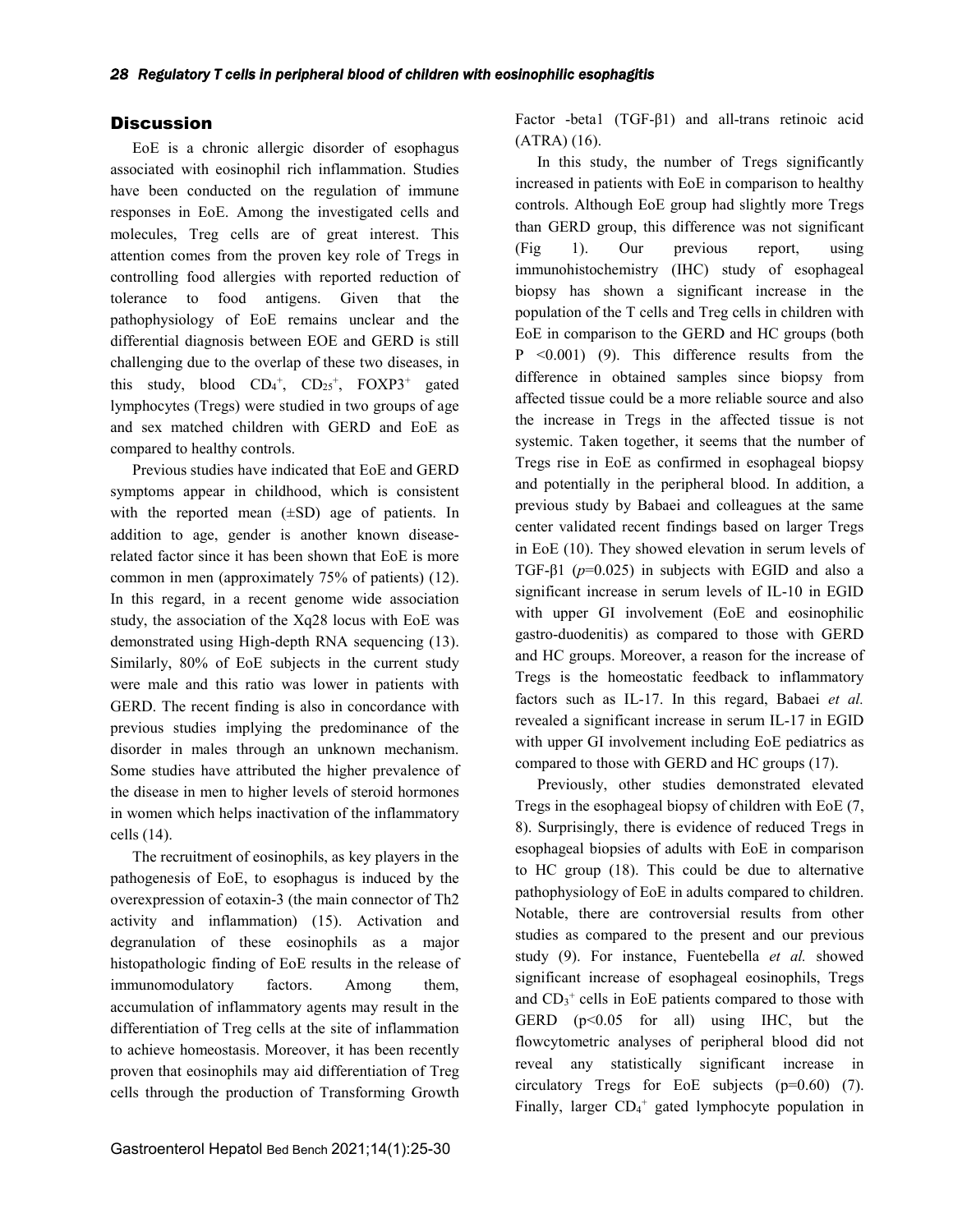Children with EoE could be justified by the role of the TSLP induced Th2 polarization similar to other atopic diseases (19). However, there is no justification for the increase in the number of  $CD_4^+$ ,  $CD_{25}^+$  gated lymphocytes in those with GERD and future studies can investigate the issue.

To conclude, differentiating EoE from GERD through the evaluation of circulatory Tregs is not feasible, and further studies are needed to find biomarkers for differential diagnosis. All these data confirm the larger number of Tregs in EoE, and future studies should focus on the functional and suppressor activity of Tregs isolated from blood and esophageal tissue of subjects with EGID for a better understanding of the disease mechanism.

## Acknowledgment

We are grateful to the entire staff in the Department of Immunology and Allergy, Mofid Children's Hospital, Tehran, Iran.

# Statement of ethics

This study was ethically approved by ethical committee of Shahid Beheshti University of Medical Sciences, Tehran, Iran (approval number: IR.SBMU.RAM.REC.1394.119). All study participants signed a written informed consent.

## Funding source

This study was funded by a grant, provided by Pediatric Pathology Research center, Shahid Beheshti University of Medical Sciences, Tehran, Iran.

## Conflict of interests

The authors declare that they have no conflict of interest.

## References

1. Hruz PL, Straumann A. Eosinophil-associated gastrointestinal disorders. In: Rich RR, Fleisher TA, Shearer WT, Schroeder HW, Frew AJ, Weyand CM, editors. Clinical Immunology. 4th Edition. London: Content Rep Only 2013:550-7.

2. Dellon ES, Erichsen R, Baron JA, Shaheen NJ, Vyberg M, Sorensen HT, et al. The increasing incidence and prevalence of eosinophilic oesophagitis outpaces changes in endoscopic and biopsy practice: national population-based estimates from Denmark. Aliment Pharmacol Ther 2015;41:662-70.

3. Sogut A, Yilmaz O, Kirmaz C, Ozbilgin K, Onur E, Celik O, et al. Regulatory-T, T-helper 1, and T-helper 2 cell differentiation in nasal mucosa of allergic rhinitis with olive pollen sensitivity. Int Arch Allergy Immunol 2012;157:349-53.

4. Zhang H, Kong H, Zeng X, Guo L, Sun X, He S. Subsets of regulatory T cells and their roles in allergy. J Transl Med 2014;12:125.

5. Rich RR. Clinical immunology: principles and practice. 4th edition. Oxford: Elsevier, 2013.

6. Rothenberg ME, Spergel JM, Sherrill JD, Annaiah K, Martin LJ, Cianferoni A, et al. Common variants at 5q22 associate with pediatric eosinophilic esophagitis. Nat Genet 2010;42:289-91.

7. Fuentebella J, Patel A, Nguyen T, Sanjanwala B, Berquist W, Kerner JA, et al. Increased number of regulatory T cells in children with eosinophilic esophagitis. J Pediatr Gastroenterol Nutr 2010;51:283-9.

8. Tantibhaedhyangkul U, Tatevian N, Gilger MA, Major AM, Davis CM. Increased esophageal regulatory T cells and eosinophil characteristics in children with eosinophilic esophagitis and gastroesophageal reflux disease. Ann Clin Lab Sci 2009;39:99-107.

9. Mousavinasab F, Babaie D, Nilipour Y, Mansouri M, Imanzadeh F, Dara N, et al. Increased number of regulatory T cells in esophageal tissue of patients with eosinophilic esophagitis in comparison to gastro esophageal reflux disease and control groups. Allergol Immunopathol 2019;47:431-436.

10. Babaie D, Daneshmandi Z, Jafarian S, Chavoshzadeh Z, Rsouli S, Mansouri M, et al. Serum Levels of Interleukin-10 and Tumor Growth Factor-β1 in Children With Eosinophilic Gastrointestinal Disorders Compared to Control Groups. Immunoregulation 2020;2:103-10.

11. Adkinson NF, Bochner BS, Burks AW, Busse WW, Holgate ST, Lemanske RF, et al. Middleton's Allergy Principles and Practice. 8th Edition. Content Rep Only 2014:1095-106.

12. Sperry SL, Woosley JT, Shaheen NJ, Dellon ES. Influence of race and gender on the presentation of eosinophilic esophagitis. Am J Gastroenterol 2012;107:215-21.